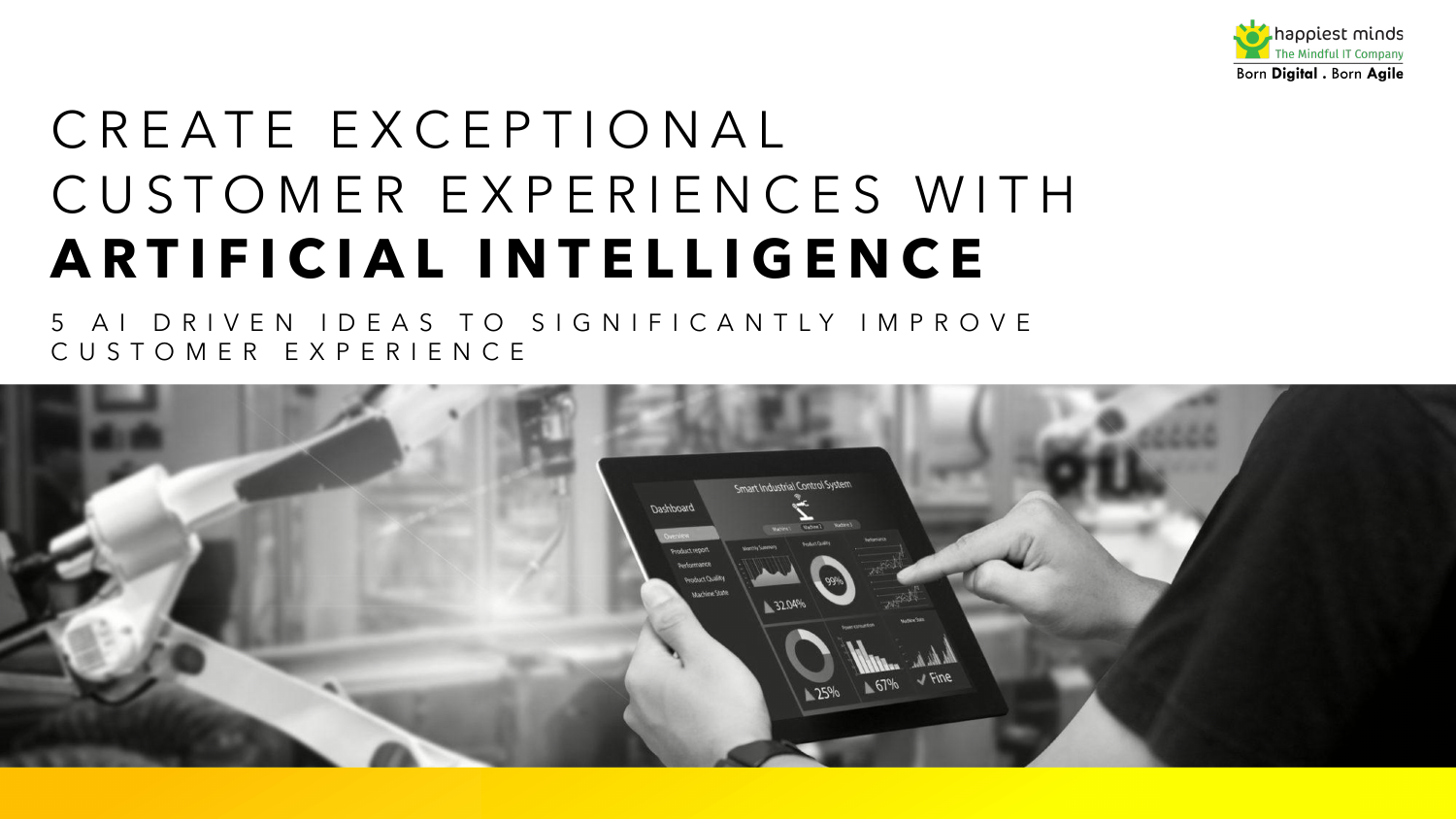# CONTENTS

### INTRODUCTION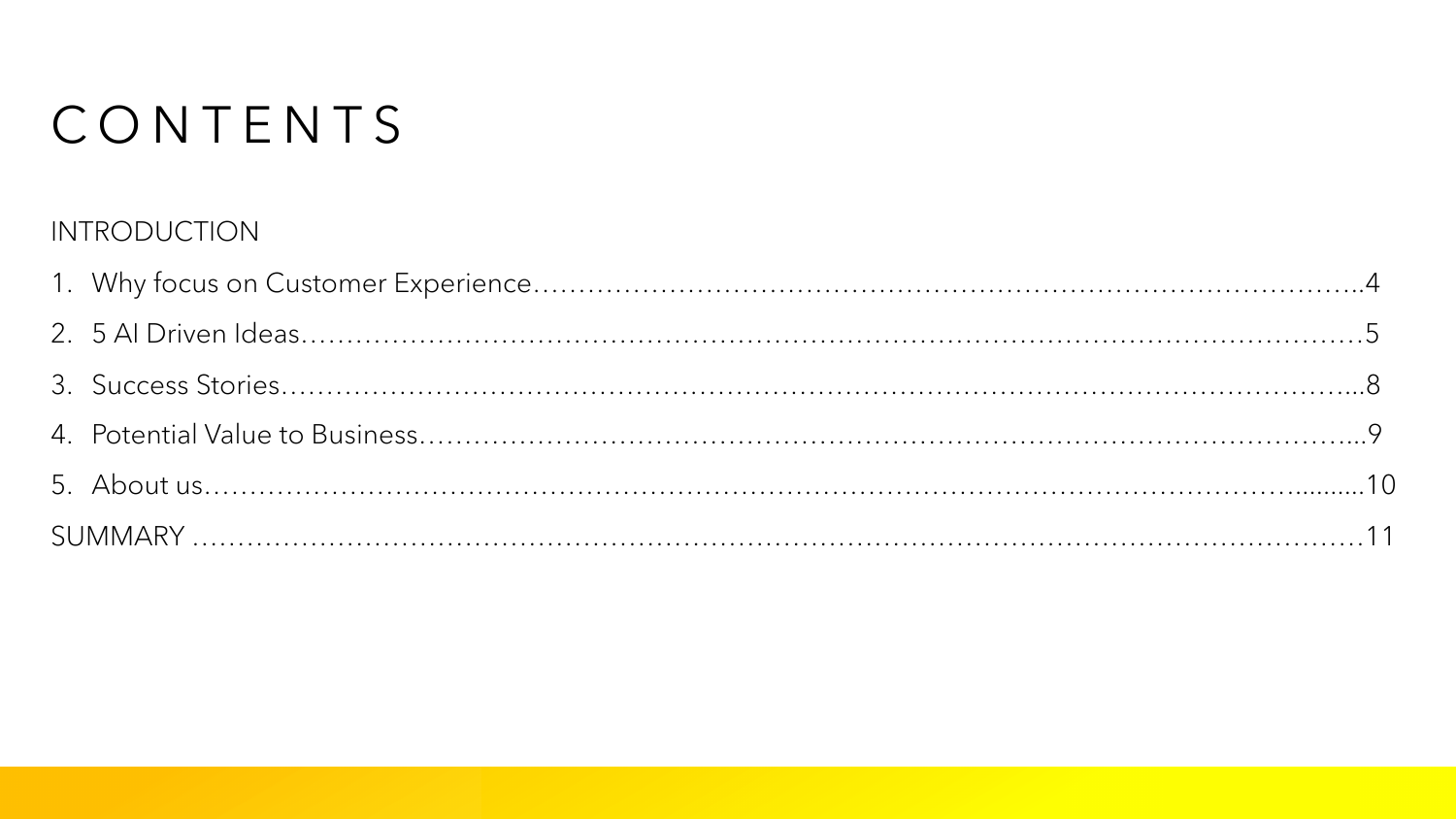# **CUSTOMER EXPERIENCE IS ALL ENCOMPASSING**

The explosion of data and the emergence of Artificial Intelligence (AI) have been a boon in understanding user behavior in the context of each individual's journey.

The key is to leverage AI to deliver highly customized experiences across a user's most relevant interaction points.

# **IT'S SO 1**

Accordin compani annually average, over 3 years experien

SaaS con most, at 9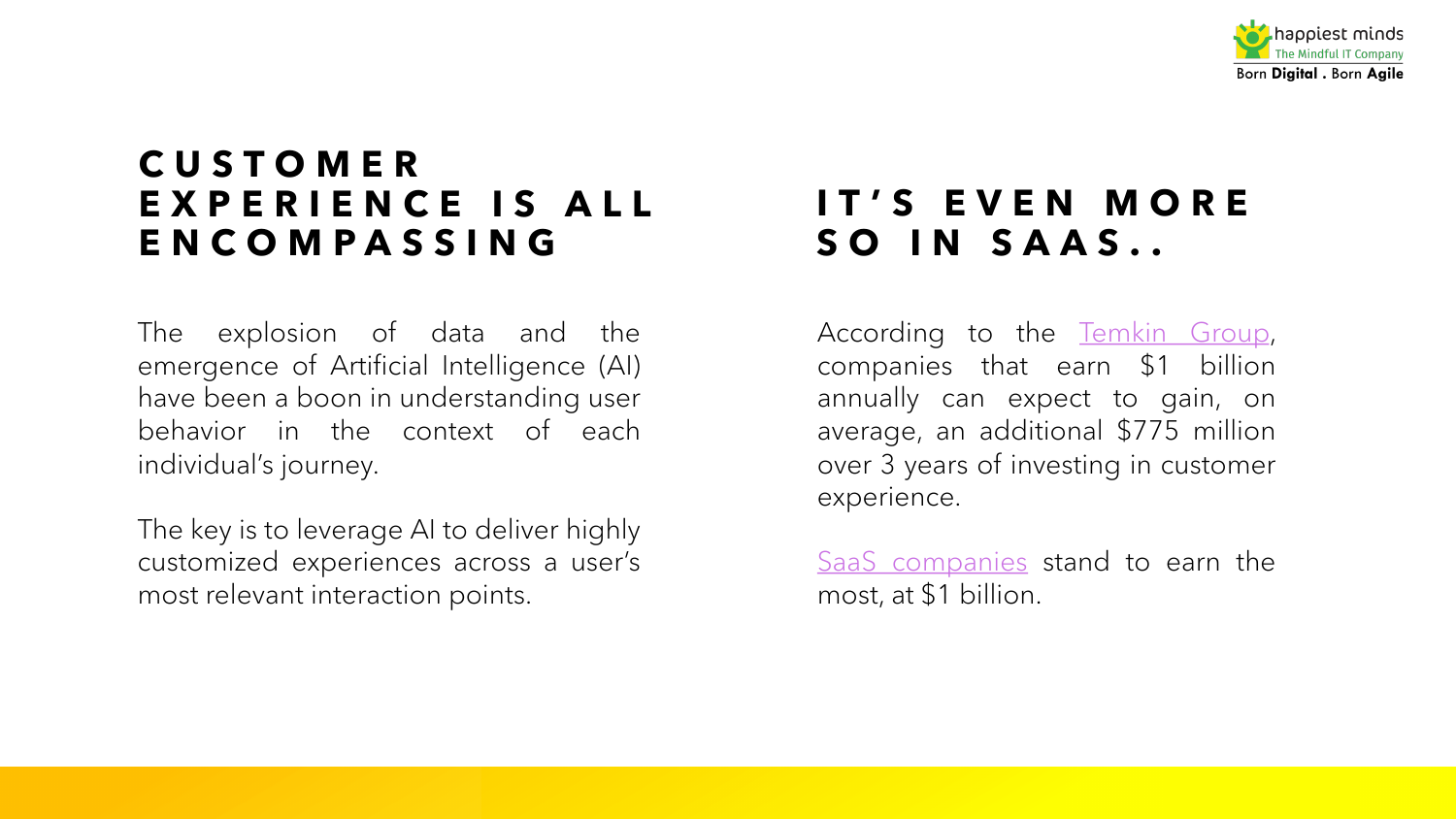## **IT'S NOT ABOUT NEW FEATURES BUT CUSTOMER EXPERIENCE**

#### **SIGNIFICANTLY IMPROVE USER EXPERIENCE**

UX stats show that every \$1 invested in UX design results in a \$100 return. That means that the ROI on UX investments is 9,900%.

Also, improving customer experience can raise KPIs by over 80%.

### **ACHIEVE TRUE CUSTOMER DELIGHT**

The bar is getting higher with each passing day as 67% of customers say their standard for good experiences is higher than it has ever been.

Exceptional Customer Experience is a key part of achieving delight as 64% find the customer experience (CX) more important than price when making a purchase.

### **HELP USERS BE MORE SELF-SUFFICIENT**

Empowering the users of your SaaS platforms with the right type of data can exponentially improve their overall experience.

Self-service is the new mantra, and 73% customers want the ability to solve product or service issues on their own.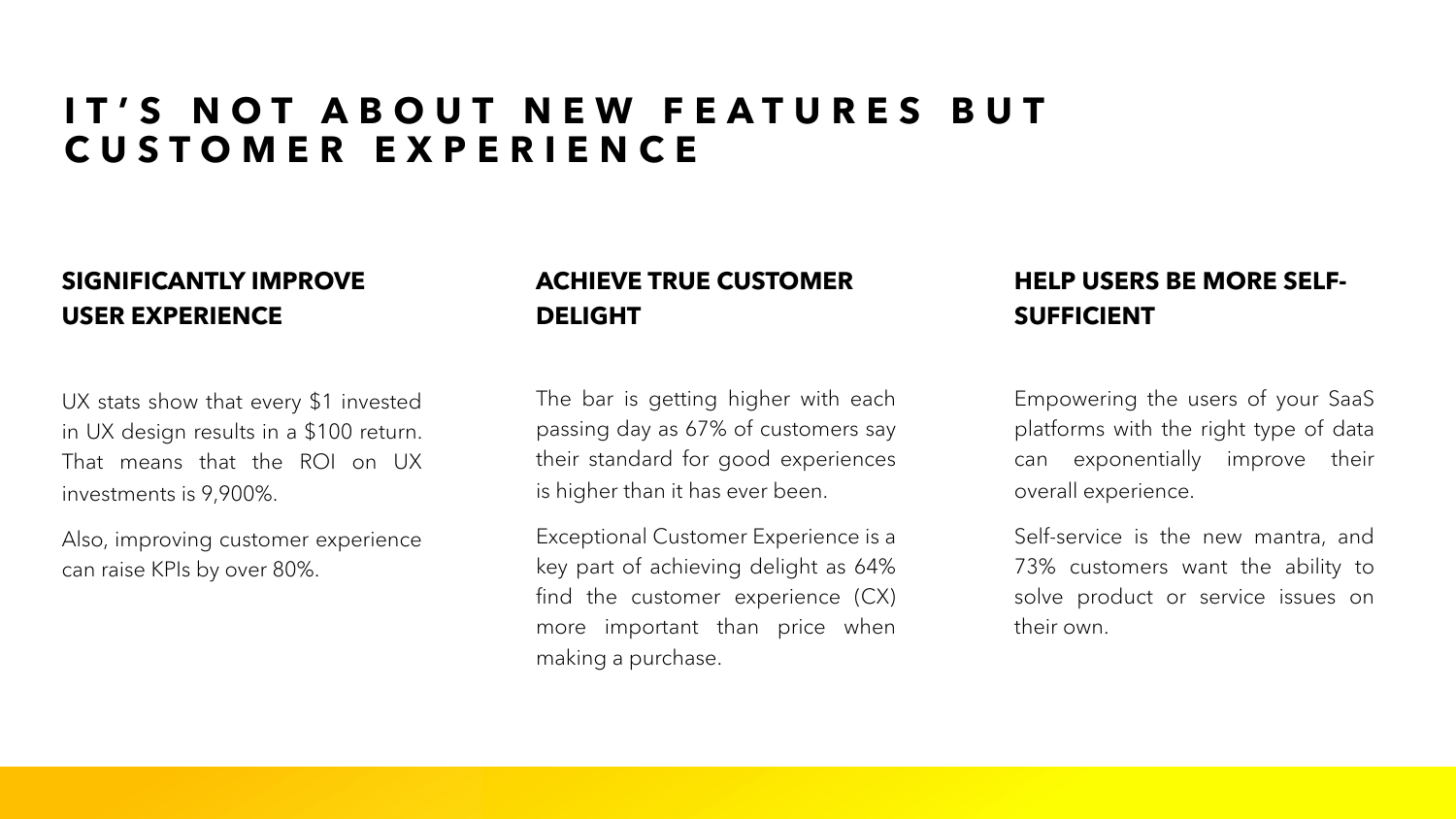

# **5**

# **A I DRIVEN IDEAS**

FOR CREATING EXCEPTIONAL CUSTOMER EXPERIENCES

- 1. Redefine your product roadmap with AI
- 2. Personalized User Experience with actionable AI.
- 3. AI based Contextual Search to power increased discoverability.
- 4. Self-service Analytics to empower users with insights.
- 5. New age Conversational AI for ease-of-use.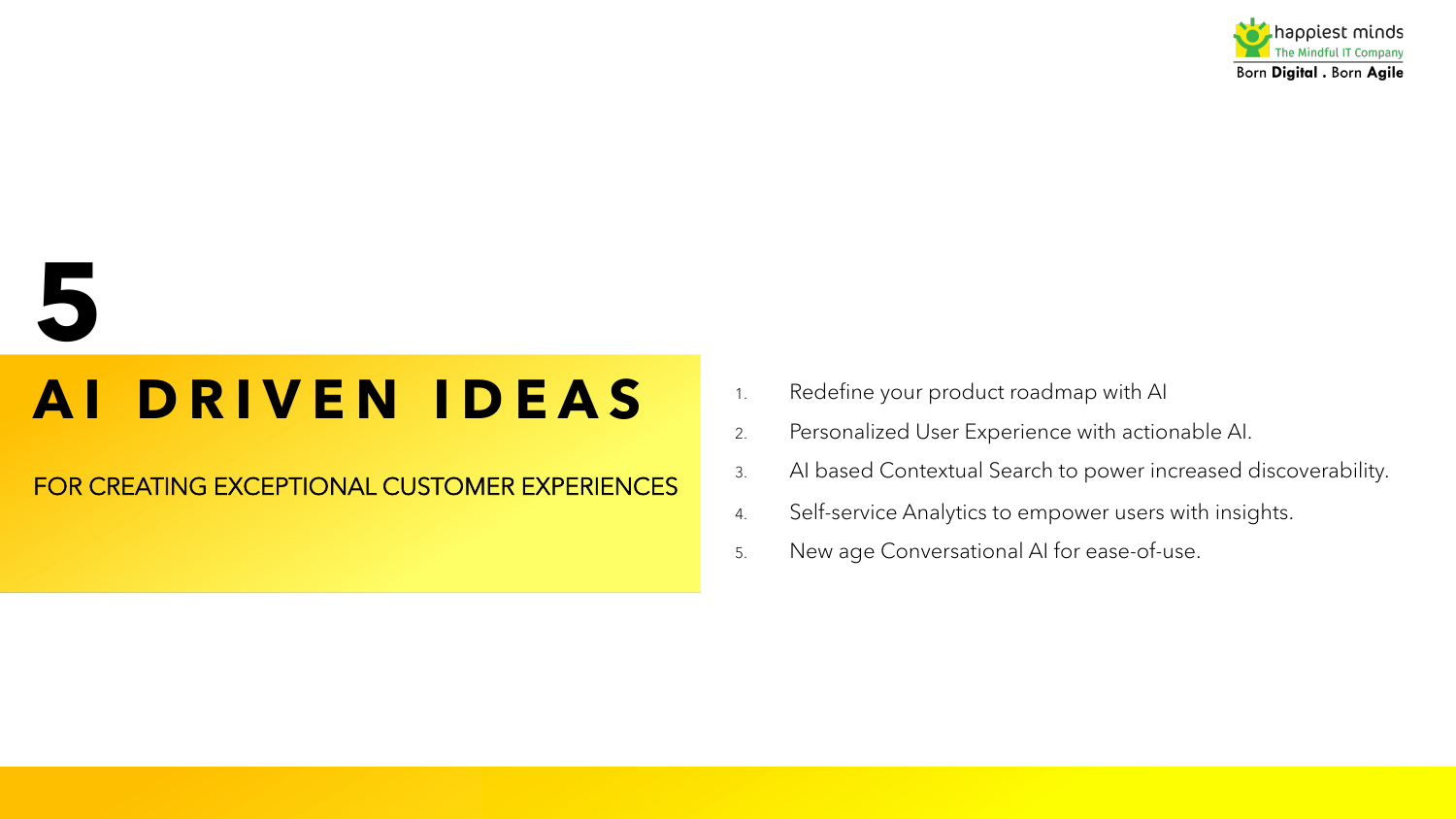



### **REDEFINE YOUR PRODUCT ROADMAP WITH AI**

**PERSONALIZED EXPERIENCE WITH ACTIONABLE AI**



### **CONTEXTUAL SEARCH FOR DISCOVERABILITY**

Define product roadmap by understanding user's actions and feedback. Use Trial and run to launch new features, deploy at large scale based on KPIs, collect user feedback to understand deep pain points. Organizations have significantly (about 68%) increased investment in AI in 2022

Personalize your user's experience and journey. Use power of Scalable AI and user actions to understand users. AI can help in complete cycle like envisaging, creating, and experimenting personalized pages, thumbnails, content, notification etc. As per research: 89% of organizations are investing in personalization.

Use NLP and user context to perform better content discoverability. Contextual information is the key; organizations are investing in organizing information into entityrelationship structures and NLP to perform a better contextual search.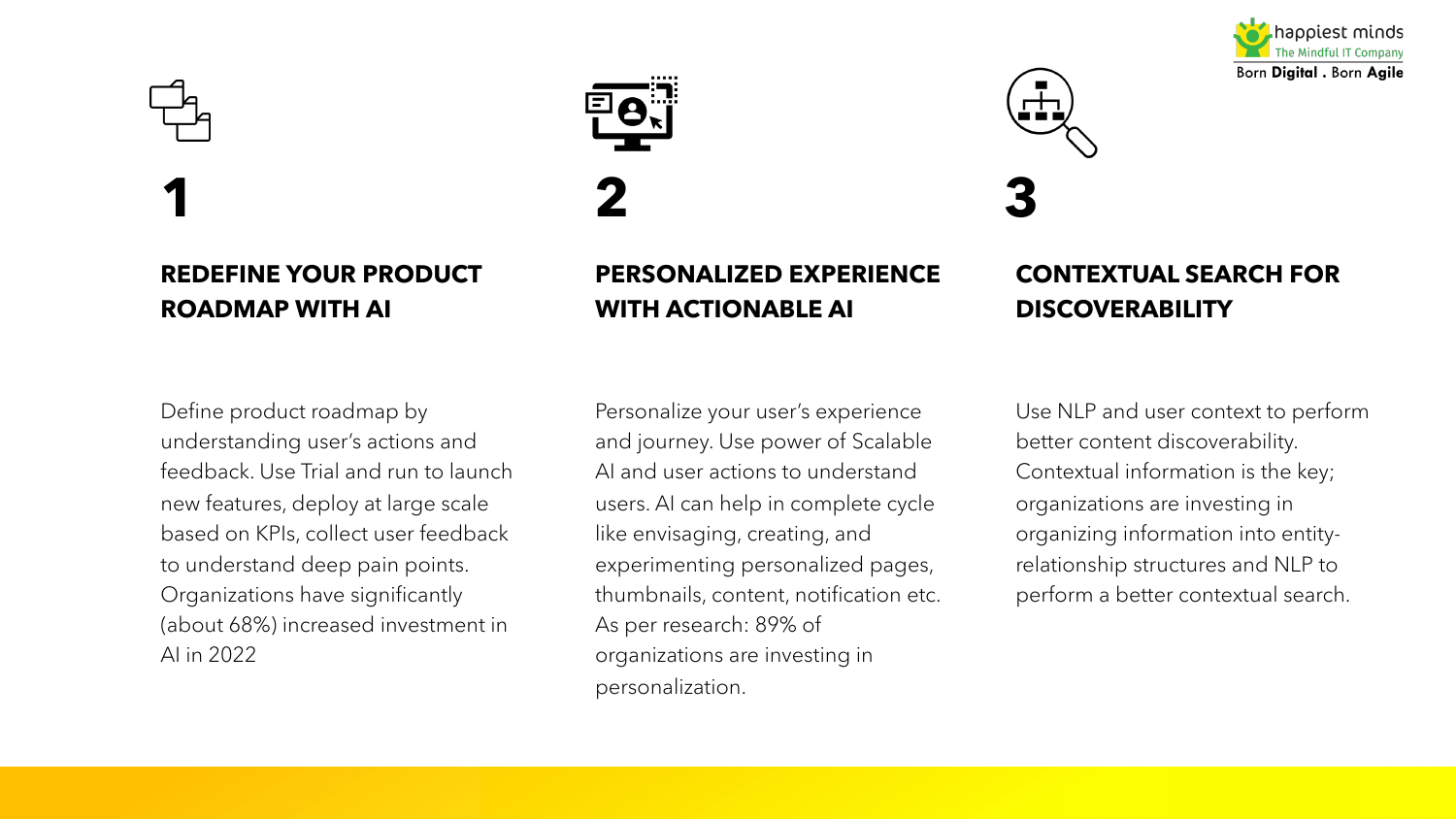

# **SELF-SERVICE ANALYTICS**

Imagine power of on demand insights everywhere. Enable your users with self-service analytics along with data governance. Use technologies like business visualization, AI etc.

Self-service analytics is projected to grow at a CAGR of 15%



**4 5**

#### **CONVERSATIONAL AI**

An evolution of the self-service model is the ability to use voicecommands to simply ask questions like "Create task for marketing team for campaign XYZ"? Conversational AI can realistically make this happen and provide better insights to asset managers while bringing in greater efficiencies and improving the performance of assets. Conversation AI is projected to grow at CAGR of 22%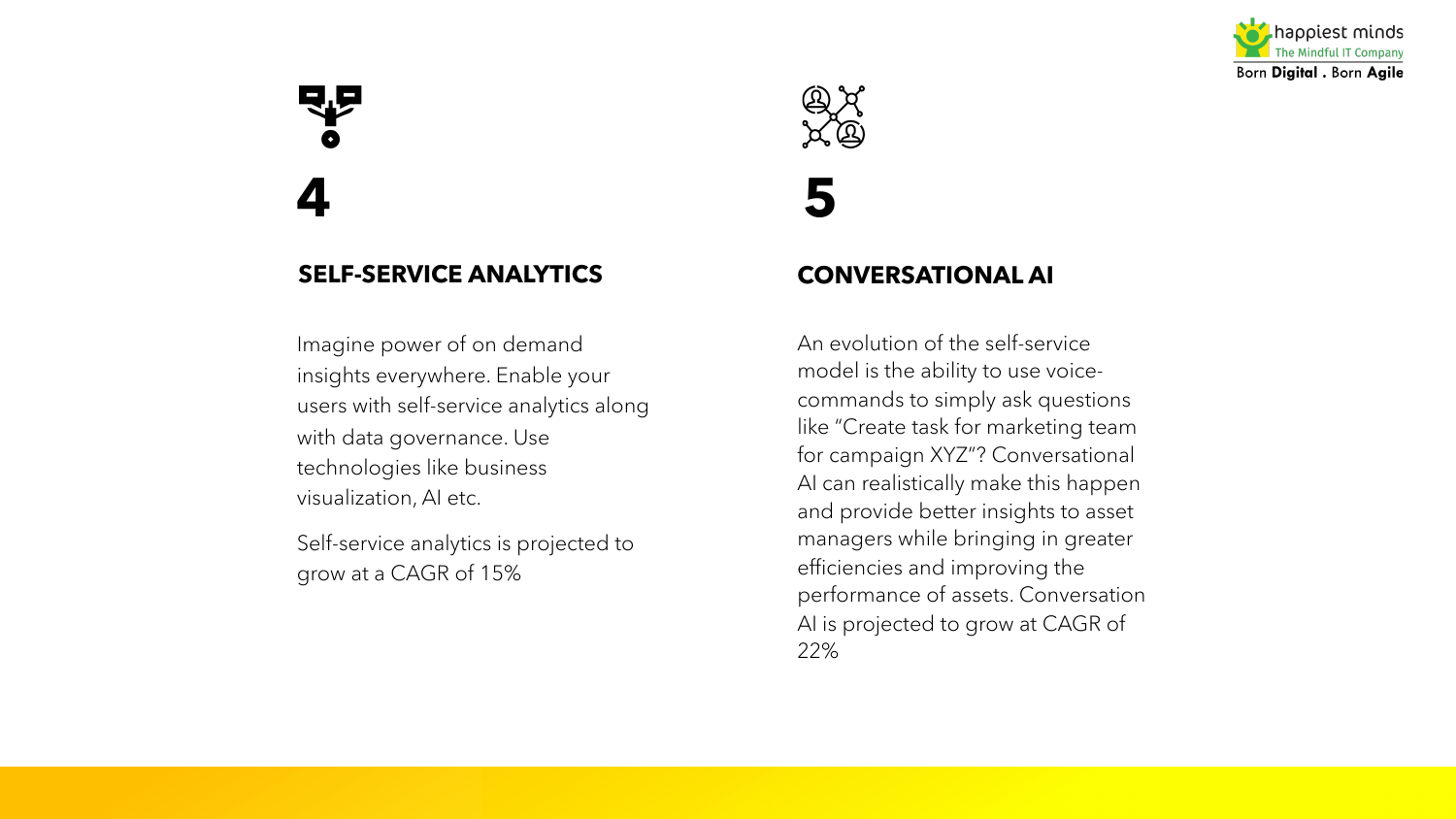

# **OUR SUCCESS STORIES**



#### FOR LEADING SAAS BASED KRA TRACKING SYSTEM

#### **AI BASED COMMAND SYSTEM, AUTO-COMPLETE & TIMELY INSIGHTS**

- **Solution**: Consulting exercise to find gaps in the customer journey, which resulted in recommending self-service analytics, easy search, and a commandbased platform for an improved experience. Azurebased command system to reach pages rather than browse through multiple tabs/sub-tabs. Worked on Deep learning-based search autocomplete to make the searches easier and faster.
- **Benefits:** Reduced page discovery time by ~300%. Improved customer experience. Multi channel ondemand insights across Slack, Teams etc.



#### FOR A LEADING RETAIL PLATFORM

#### **AI BASED DATA QUALITY MANAGEMENT FOR A UNIFIED EXPERIENCE**

- **Solution**: Developed an on-cloud AI-based solution to manage the quality of products described on the selling platform managed by multiple vendors. Corrected human errors such as description mismatches and inconsistent pricing with the usage of AI. We relied on techniques like anomaly detection, pricing family classification, missing information identification and data extraction.
- **Benefits:** Automated system for data quality corrections and increased product coverage for quality review by 40 times.



#### FOR A LEADING ENTERTAINMENT PARK

#### **REAL TIME USER PAYMENT INSIGHTS AND RECOMMENDATION**

- **Solution**: Developed an on-cloud real-time system to detect payment failure from various POS and online systems. The system triggers automatic emails to the customer for failures. Also created a recommendation system for upselling rooms.
- **Benefits**: Calls to Customer Care reduced by 80% with a 3% increase in revenue achieved through upselling.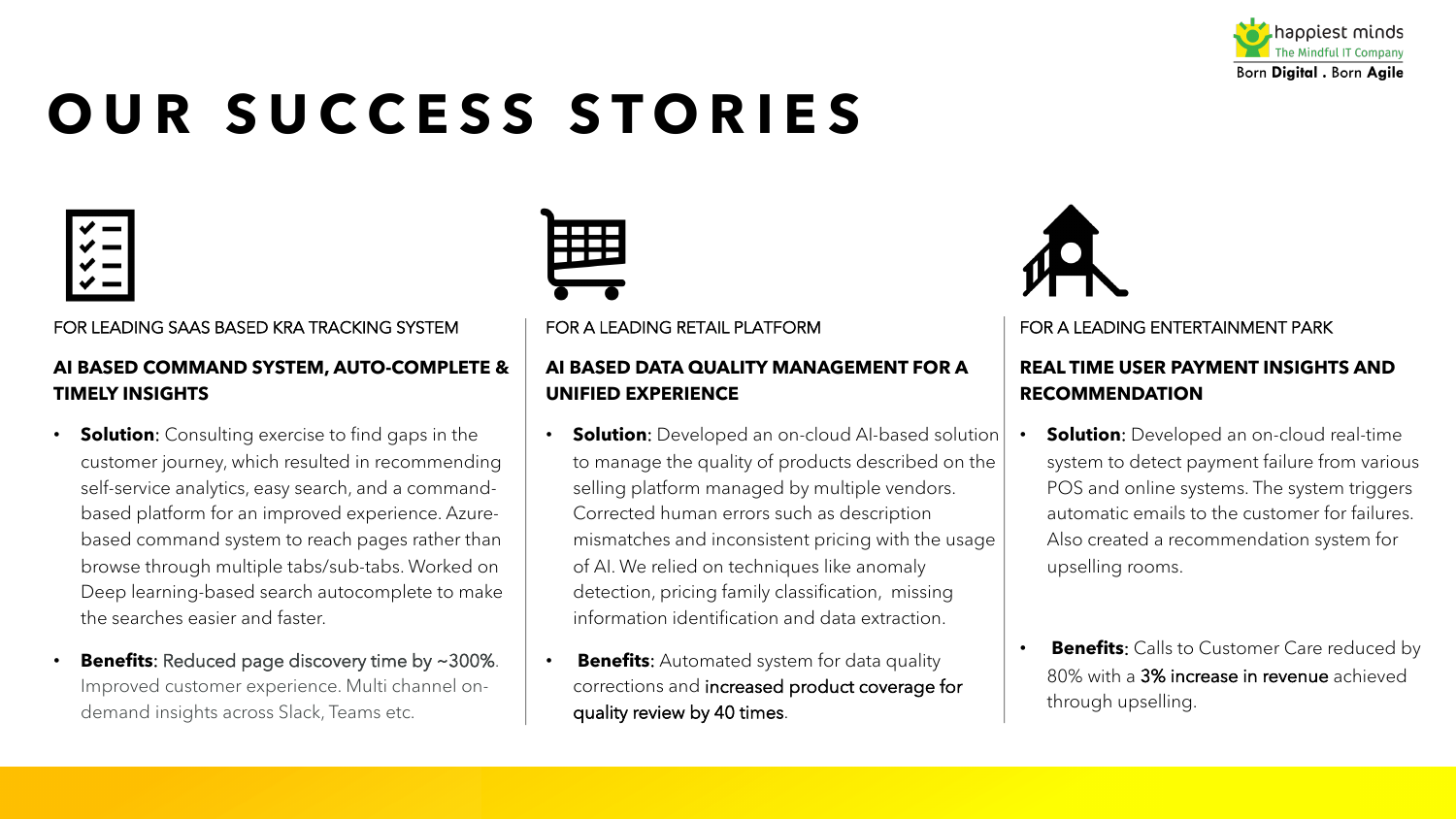

# **POTENTIAL VALUE FOR BUSINESS CUSTOMERS INSIGHTS**





Customer analytics for actionable insights based on CLV, RFM etc

Improved data-driven Customer Segmentation

Efficiency increased by 30% for customer targeting.



#### **ENRICHMENT**

Greater Personalized Recommendations to users.

Auto Data enrichment and suggestions Discoverability increased up to 40%



#### **CUSTOMER EXPERIENCE IMPROVEMENT**

Customer journey improvement Increased Stickiness

Stickiness improvement at least by 20%

### **MORE VALUE FROM CUSTOMER**

Better service offerings with AI Reduction in churn Greater Upsell/Cross sell opportunities Reduce churn by 30%, revenue by 10%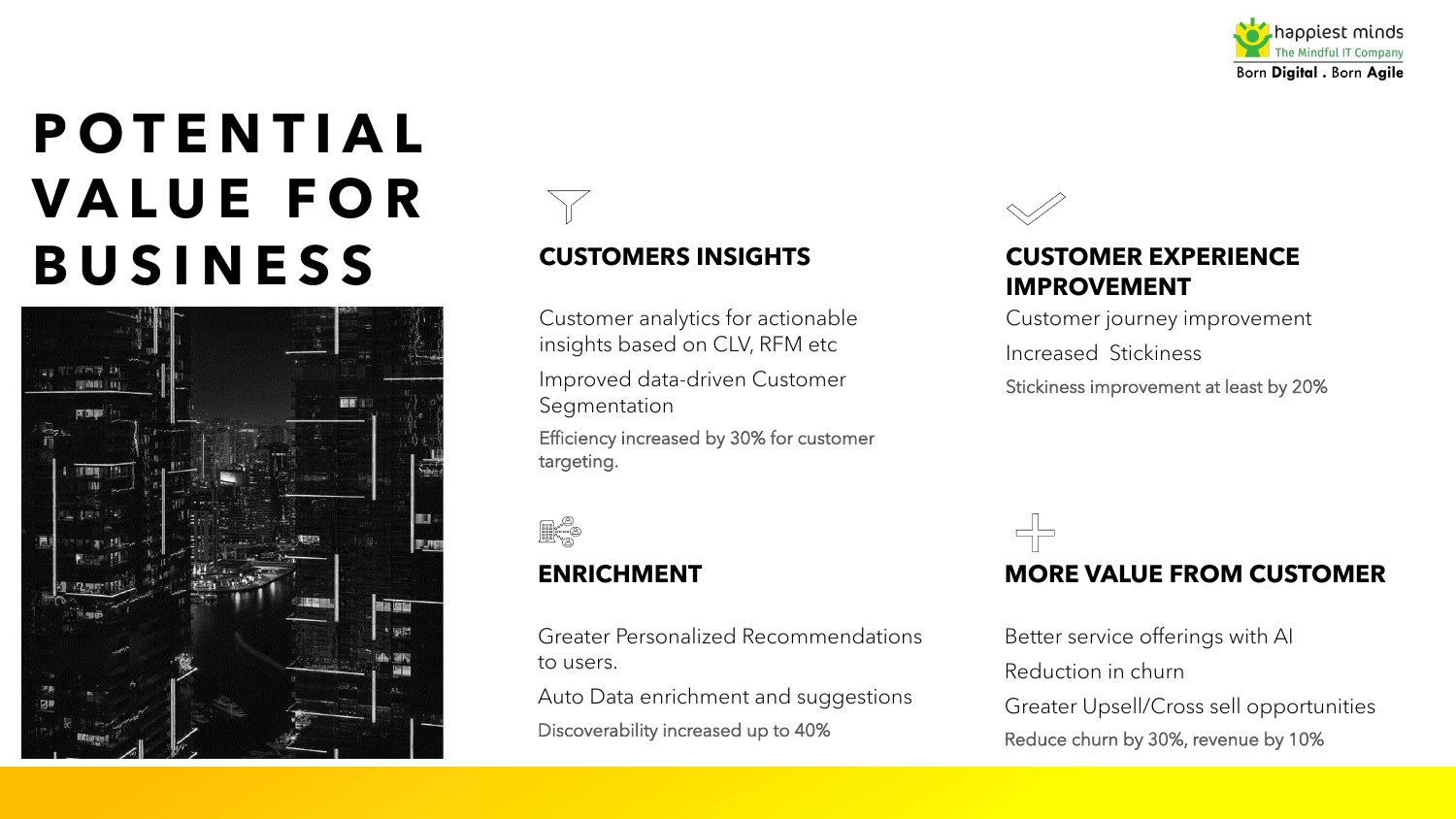# **A B OUT HAP P I E S T MI N D S**

Happiest Minds Technologies Limited (NSE: HAPPSTMNDS), a Mindful IT Company, en technology providers by delivering seamless customer experiences, business efficiency a a spectrum of disruptive technologies such as: artificial intelligence, blockchain, digital process and things, robotics/drones, security, virtual/augmented reality, etc. Positioned as 'Born Di solutions, infrastructure, product engineering and security. We deliver these services ad consumer packaged goods, e-commerce, edutech, engineering R&D, hi-tech, manufactur

A Great Place to Work-Certified™ company, Happiest Minds is headquartered in Bangalc Australia and Middle East.

### **Centre of Excellence (CoE) of Analytics**

Analytics CoE enables organizations in their entire Digital transform journey with our comp powered solutions backed up with Big Data capabilities to handle large amount of da sources having variety of data such as structured, semi-structured and un-structured d blueprinting, identifying the optimal solutions for the business problem, delivering continuous support we pro end Analytics services to our customers. We have developed multiple frameworks and journey to achieve top-line growth, bottom line optimization, experience improvement an